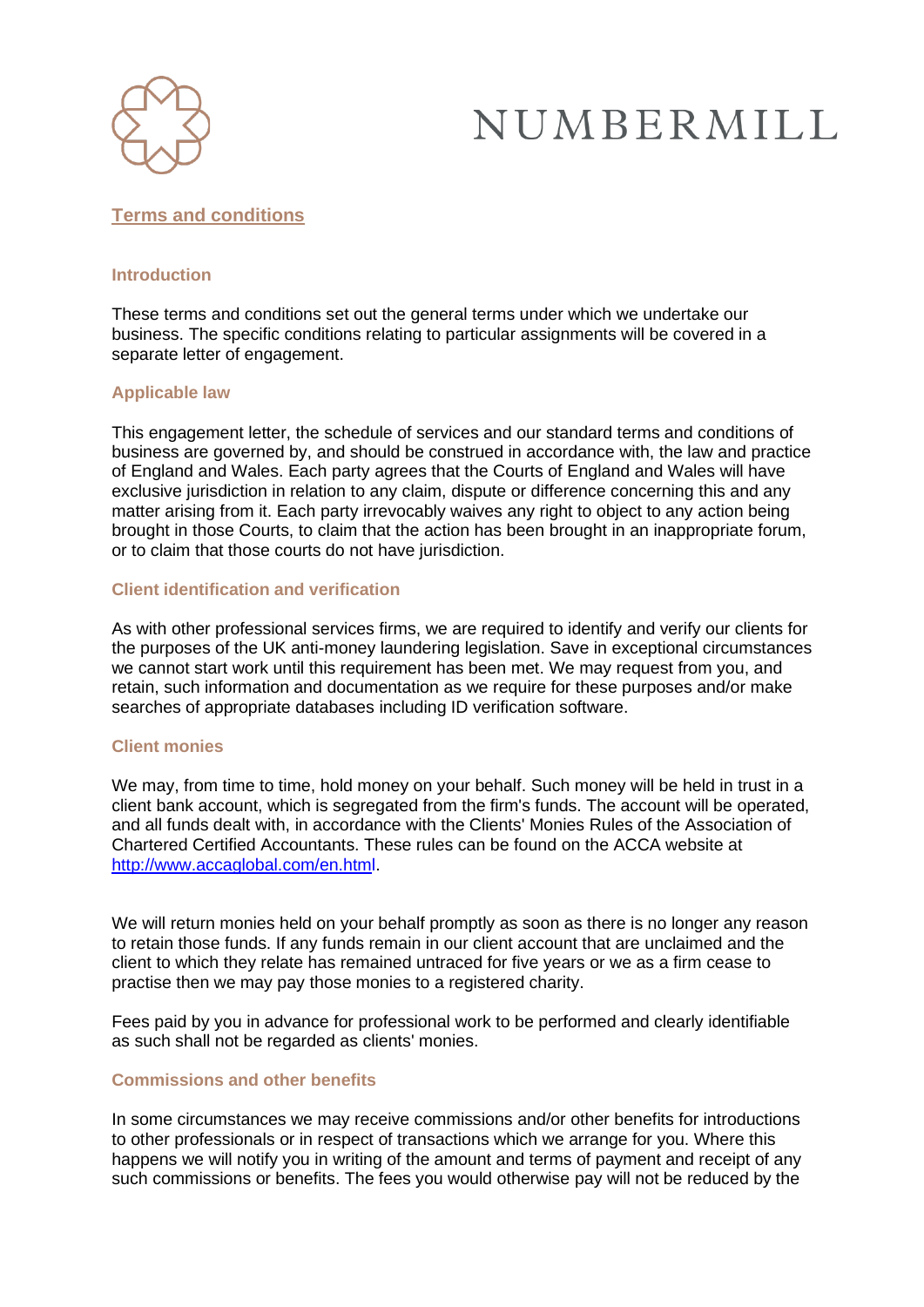

amount of the commissions or benefits. When we reduce the fees that we would otherwise charge by the amount of commission retained, we will apply the HMRC concession which allows VAT to be calculated on the net fee after deduction of the commission.

## **Confidentiality**

Communication between us is confidential. We shall take all reasonable steps not to disclose your information except where we are required to and as set out in our privacy notice. Unless we are authorised by you to disclose information on your behalf this undertaking will apply during and after this engagement.

We may, on occasions, subcontract work on your affairs to other tax or accounting professionals. The subcontractors will be bound by our client confidentiality and security terms.

## **Conflicts of interest**

If there is a conflict of interest in our relationship with you or in our relationship with you and another client that is capable of being addressed successfully by the adoption of suitable safeguards to protect your interests, then we will adopt those safeguards.

Where conflicts are identified that cannot be managed in a way that protects your interests then we regret that we will be unable to provide further services. If this arises, we will inform you promptly. We reserve the right to act for other clients whose interests are not the same as or are adverse to yours, subject, of course, to the obligations of confidentiality referred to above.

#### **Consumer credit**

If, during the provision of professional services to you, you need advice or services on areas from us that fall within Consumer Credit activity, we may have to refer you to someone who is authorised by the Financial Conduct Authority (FCA) as we are not authorised to undertake this activity.

#### **Data Protection**

We confirm that we will comply with the provisions of the General Data Protection Regulation (GDPR) when processing personal data.

Processing means:

- obtaining, recording or holding personal data; or
- carrying out any operation or set of operations on personal data, including collecting and storage, organising, adapting, altering, using, disclosure (by any means) or removing (by any means) from the records manual and digital.

The information we obtain, process, use and disclose will be necessary for: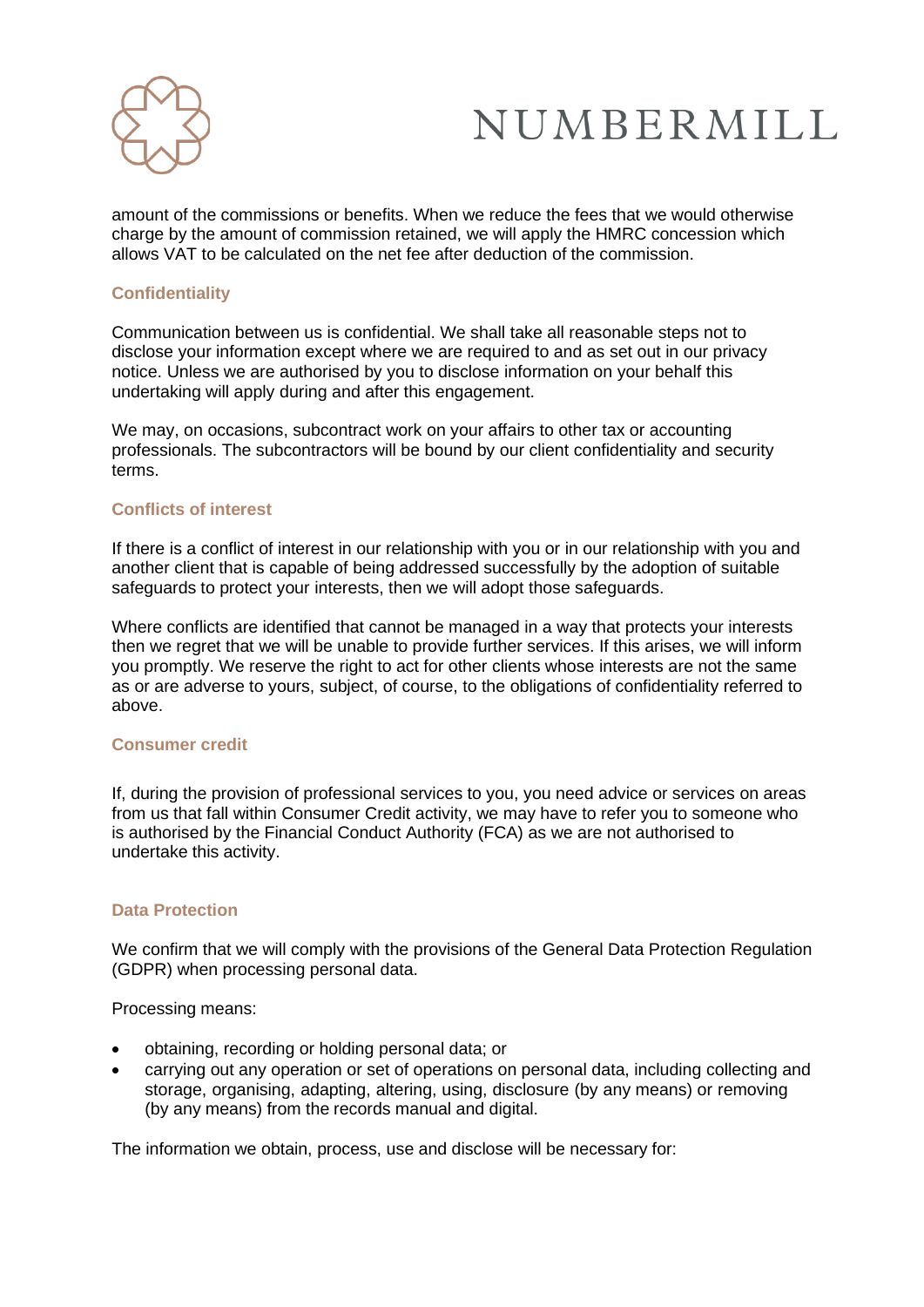

- the performance of the contract
- to comply with our legal and regulatory compliance and crime prevention
- contacting you with details of other services where you have consented to us doing so
- other legitimate interests relating to protection against potential claims and disciplinary action against us.

This includes, but is not limited to, purposes such as updating and enhancing our client records, analysis for management purposes and statutory returns.

In regard to our professional obligations we are a member of the Association of Chartered Certified Accountants (ACCA). Under the ethical and regulatory rules of ACCA we are required to allow access to client files and records for the purpose of maintaining our membership of this body.

Further details on the processing of data are contained in our privacy notice, which should be read alongside these terms and conditions.

#### **Disengagement**

Should we resign or be requested to resign we will normally issue a disengagement letter to ensure that our respective responsibilities are clear.

Should we have no contact with you for a period of 90 days or more, we may issue to your last known address a disengagement letter and thereafter cease to act.

We reserve the right following termination for any reason to destroy any of your documents that we have not been able to return to you after a period of six months unless other laws or regulations require otherwise.

## **Electronic and other communication**

As instructed, we will communicate with you and with any third parties you instruct us to as set out in our covering letter and privacy notice via email or by other electronic means. The recipient is responsible for virus-checking emails and any attachments.

With electronic communication there is a risk of non-receipt, delayed receipt, inadvertent misdirection or interception by third parties. We use virus-scanning software to reduce the risk of viruses and similar damaging items being transmitted through emails or electronic storage devices. However, electronic communication is not totally secure and we cannot be held responsible for damage or loss caused by viruses, nor for communications that are corrupted or altered after despatch. Nor can we accept any liability for problems or accidental errors relating to this means of communication, especially in relation to commercially sensitive material. These are risks you must accept in return for greater efficiency and lower costs. If you do not wish to accept these risks, please let us know and we will communicate by hard copy, other than where electronic submission is mandatory.

Any communication by us with you sent through the post is deemed to arrive at your postal address two working days after the day that the document was sent.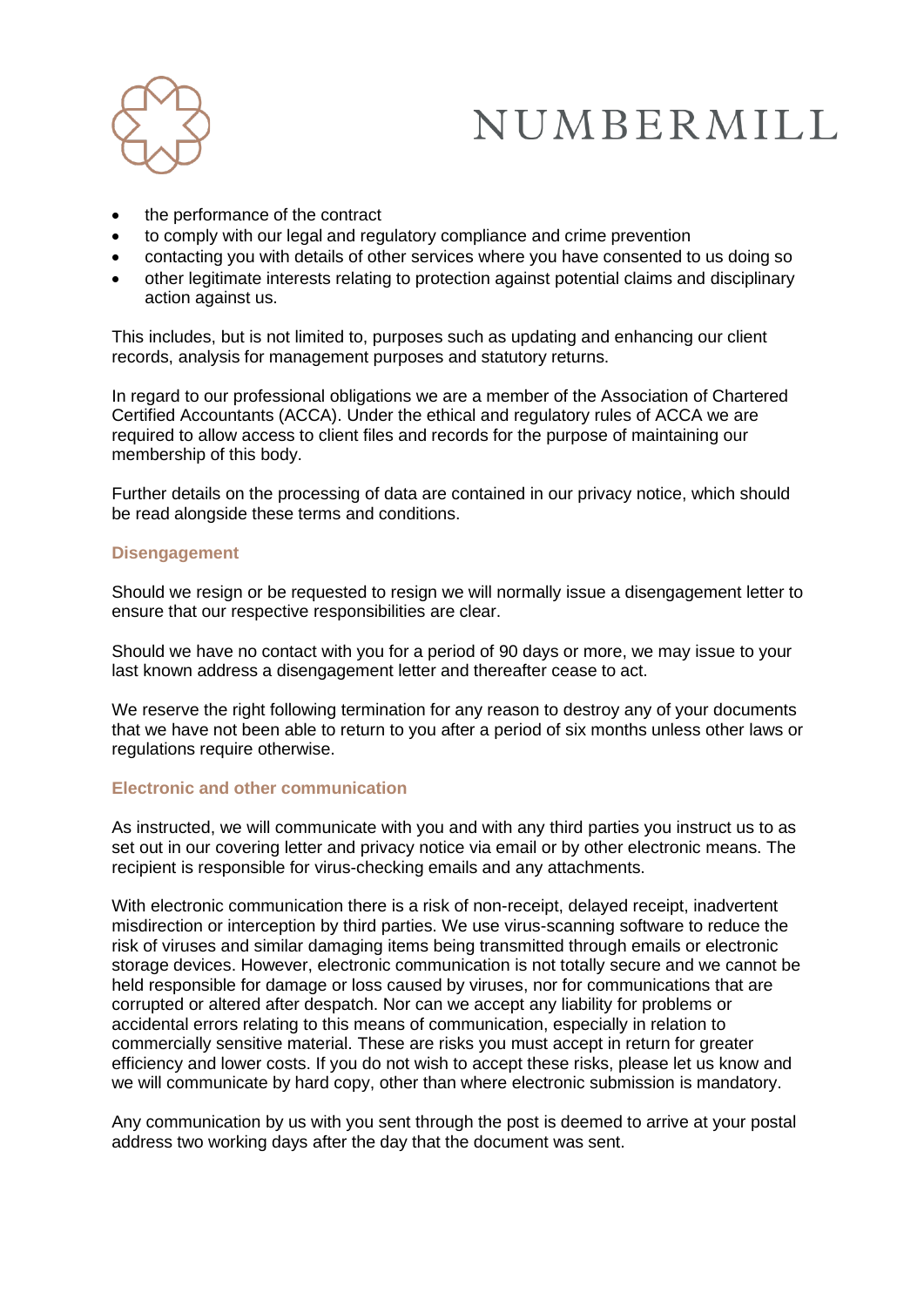

When accessing information held electronically by HMRC, we may have access to more information than we need and will only access records reasonably required to carry out the contract.

You are required to keep us up to date with accurate contact details at all times. This is important to ensure that communications and papers are not sent to the incorrect address.

#### **Fees and payment terms**

Our fees may depend not only upon the time spent on your affairs but also on the level of skill and responsibility, and the importance and value of the advice that we provide, as well as the level of risk.

If we provide you with an estimate of our fees for any specific work, then the estimate will not be contractually binding unless we explicitly state that will be the case.

Where requested, we may indicate a fixed fee for the provision of specific services or an indicative range of fees for a particular assignment. It is not our practice to identify fixed fees for more than a year ahead as such fee quotes need to be reviewed in the light of events. If it becomes apparent to us, due to unforeseen circumstances, that a fee quote is inadequate, we reserve the right to notify you of a revised figure or range and to seek your agreement thereto.

In some cases, you may be entitled to assistance with your professional fees, particularly in relation to any investigation into your tax affairs by HMRC. Assistance may be provided through insurance policies you hold or via membership of a professional or trade body. Other than where such insurance was arranged through us, you will need to advise us of any such insurance cover that you have. You will remain liable for our fees regardless of whether all or part are liable to be paid by your insurers.

We will bill monthly and our invoices are due for payment within the terms specified within our letter of engagement. Our fees are exclusive of VAT, which will be added where it is chargeable. Any disbursements we incur on your behalf and expenses incurred in the course of carrying out our work for you will be added to our invoices where appropriate.

Unless otherwise agreed to the contrary, our fees do not include the costs of any third party, counsel or other professional fees.

It is our normal practice to ask clients to pay by monthly direct debit and to periodically adjust the monthly payment by reference to actual billings.

If you do not accept that an invoiced fee is fair and reasonable you must notify us within 14 days of receipt, failing which you will be deemed to have accepted that payment is due.

At the beginning of each fiscal tax year we may change the fees charged for the Services in the forthcoming period. We may increase fees at the higher of, the published Bank of England's CPI inflation rate or a rate of 3%, without notice. We will provide you with at least 45 days written notice of any additional change in fees.

On termination of the engagement you may appoint a new adviser. Where a new adviser requests professional clearance and handover information we reserve the right to charge you a reasonable fee for the provision of handover information.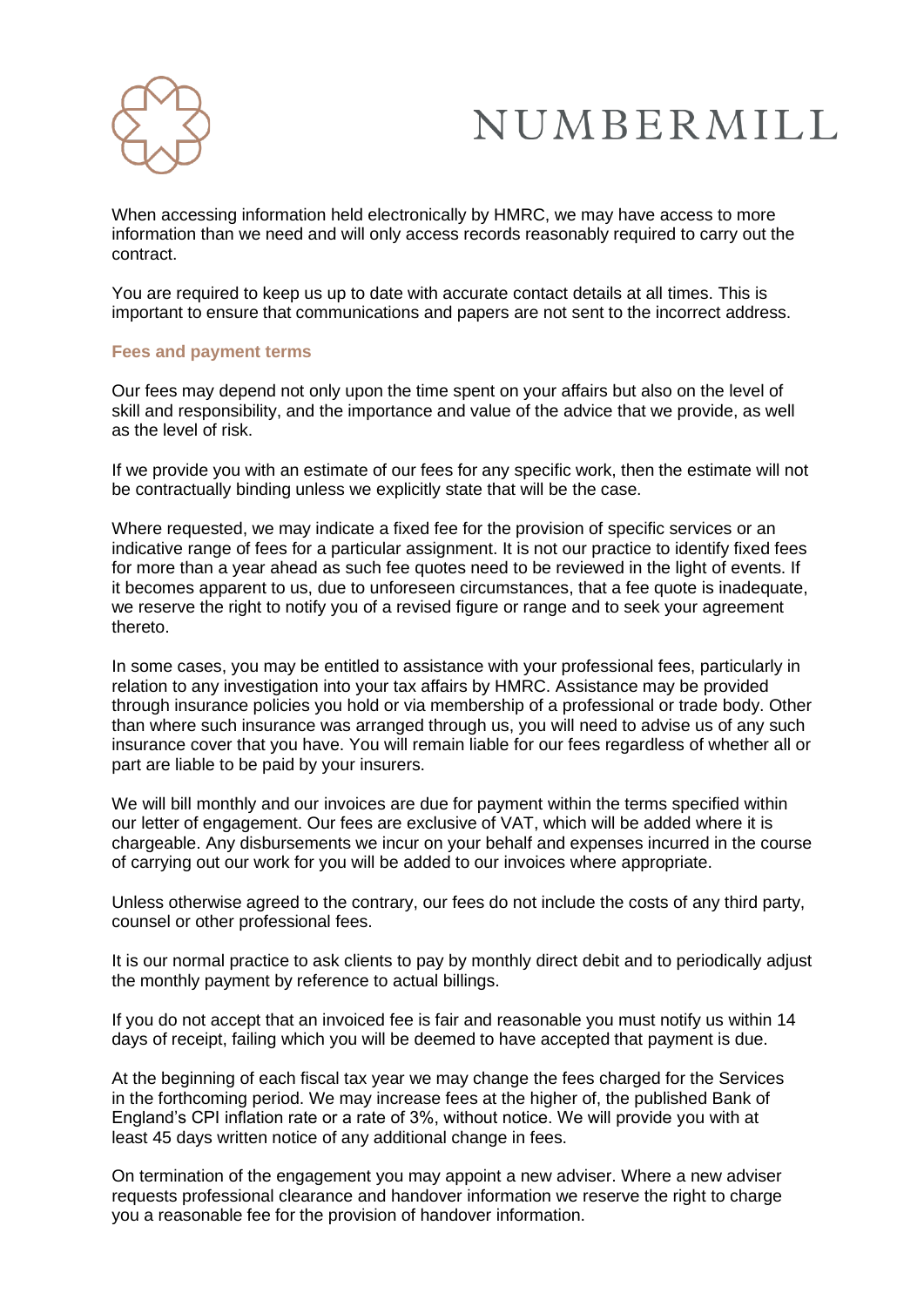

#### **Implementation**

We will only assist with implementation of our advice if specifically instructed and agreed in writing.

## **Intellectual property rights**

We will retain all copyright in any document prepared by us during the course of carrying out the engagement save where the law specifically provides otherwise.

#### **Interpretation**

If any provision of this engagement letter, schedules of services or standard terms and conditions is held to be void, then that provision will be deemed not to form part of this contract and the remainder of this agreement shall be interpreted as if such provision had never been inserted.

In the event of any conflict between these terms of business and the engagement letter or appendices, the relevant provision in the engagement letter or schedules will take precedence.

#### **Internal disputes**

If we become aware of a dispute between the parties who own or are in some way involved in the ownership and management of the business, it should be noted that our client is the business and we would not provide information or services to one party without the express knowledge and permission of all parties. Unless otherwise agreed by all parties we will continue to supply information to the business for the attention of the Directors. If conflicting advice, information or instructions are received from different Directors in the business we will refer the matter back to the board of Directors, and take no further action until the board of Directors has agreed the action to be taken.

## **Lien**

In so far as permitted to do so by law or professional guidelines, we reserve the right to exercise a lien over all funds, documents and records in our possession relating to all engagements for you until all outstanding fees and disbursements are paid in full.

## **Limitation of liability**

We will provide our services with reasonable care and skill. Our liability to you is limited to losses, damages, costs and expenses directly caused by our negligence or wilful default.

#### Exclusion of liability for loss caused by others

We will not be liable if such losses, penalties, interest or additional tax liabilities are caused by the acts or omissions of any other person or due to the provision to us of incomplete, misleading or false information, or if they are caused by a failure to act on our advice or a failure to provide us with relevant information.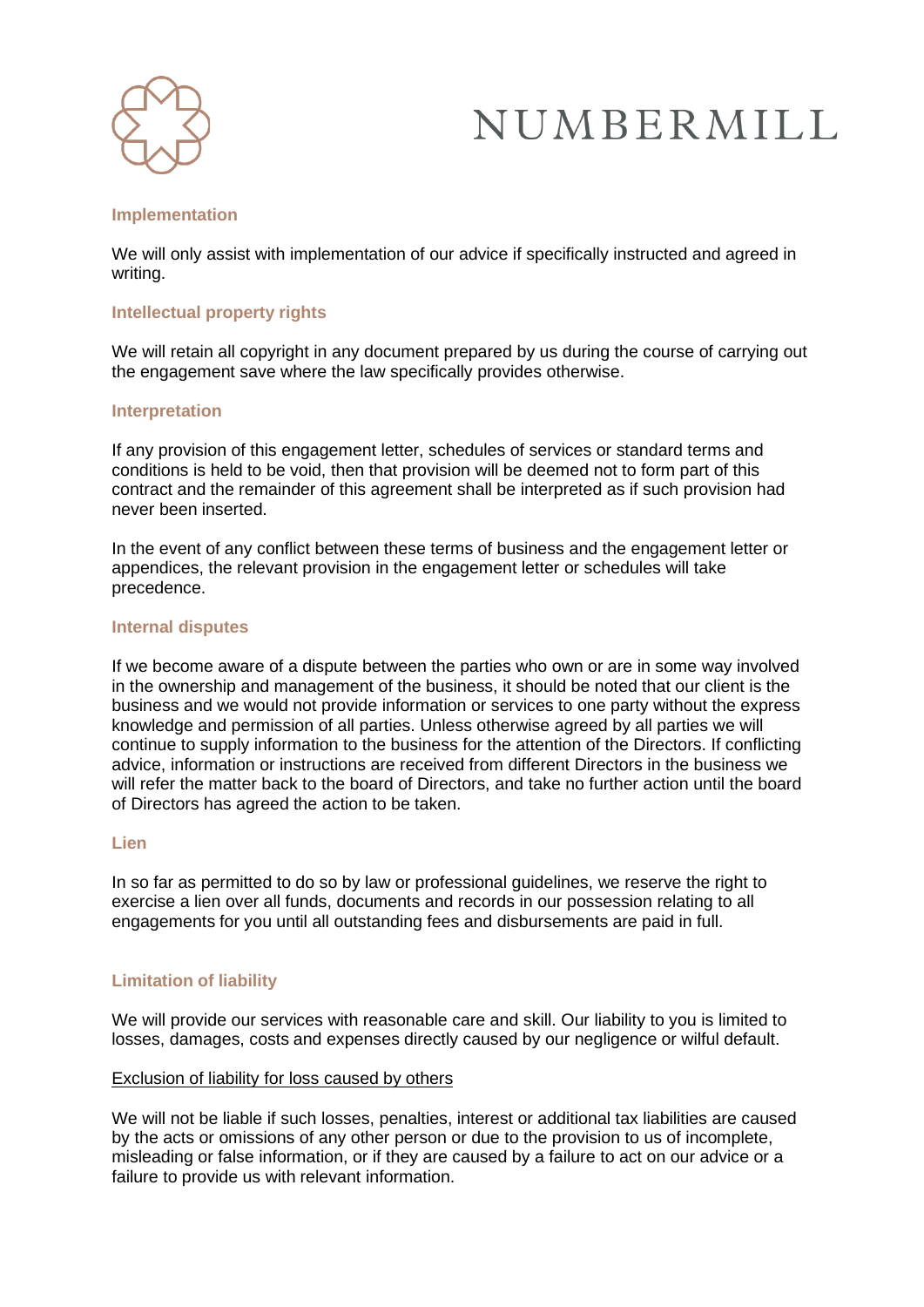

In particular, where we refer you to another firm whom you engage with directly, we accept no responsibility in relation to their work and will not be liable for any loss caused by them.

#### Exclusion of liability in relation to circumstances beyond our control

We will not be liable to you for any delay or failure to perform our obligations under this engagement letter if the delay or failure is caused by circumstances outside our reasonable control.

## Exclusion of liability relating to non-disclosure or misrepresentation

We will not be responsible or liable for any loss, damage or expense incurred or sustained if information material to the service we are providing is withheld or concealed from us or misrepresented to us.

This exclusion shall not apply where such misrepresentation, withholding or concealment is or should (in carrying out the procedures that we have agreed to perform with reasonable care and skill) have been evident to us without further enquiry beyond that which it would have been reasonable for us to have carried out in the circumstances.

#### Indemnity for unauthorised disclosure

You agree to indemnify us and our agents in respect of any claim (including any claim for negligence) arising out of any unauthorised disclosure by you or by any person for whom you are responsible of our advice and opinions, whether in writing or otherwise. This indemnity will extend to the cost of defending any such claim, including payment at our usual rates for the time that we spend in defending it.

#### Limitation of aggregate liability

Where the engagement letter specifies an aggregate limit of liability, then that sum shall be the maximum aggregate liability of this company, it's directors and employees to all persons to whom the engagement letter is addressed and also any other person that we have agreed with you may rely on our work. By signing the engagement letter you agree that you have given proper consideration to this limit and accept that it is reasonable in all the circumstances. If you do not wish to accept it you should contact us to discuss it before signing the engagement letter.

You have agreed that you will not bring any claim of a kind that is included within the subject of the limit against any of our directors or employees; on a personal basis.

## **Limitation of Third Party Rights**

The advice and information we provide to you as part of our service is for your sole use and not for any third party to whom you may communicate it unless we have expressly agreed in the engagement letter that a specified third party may rely on our work. We accept no responsibility to third parties, including any group company to whom the engagement letter is not addressed, for any advice, information or material produced as part of our work for you which you make available to them. It may not be used or relied upon for any other purpose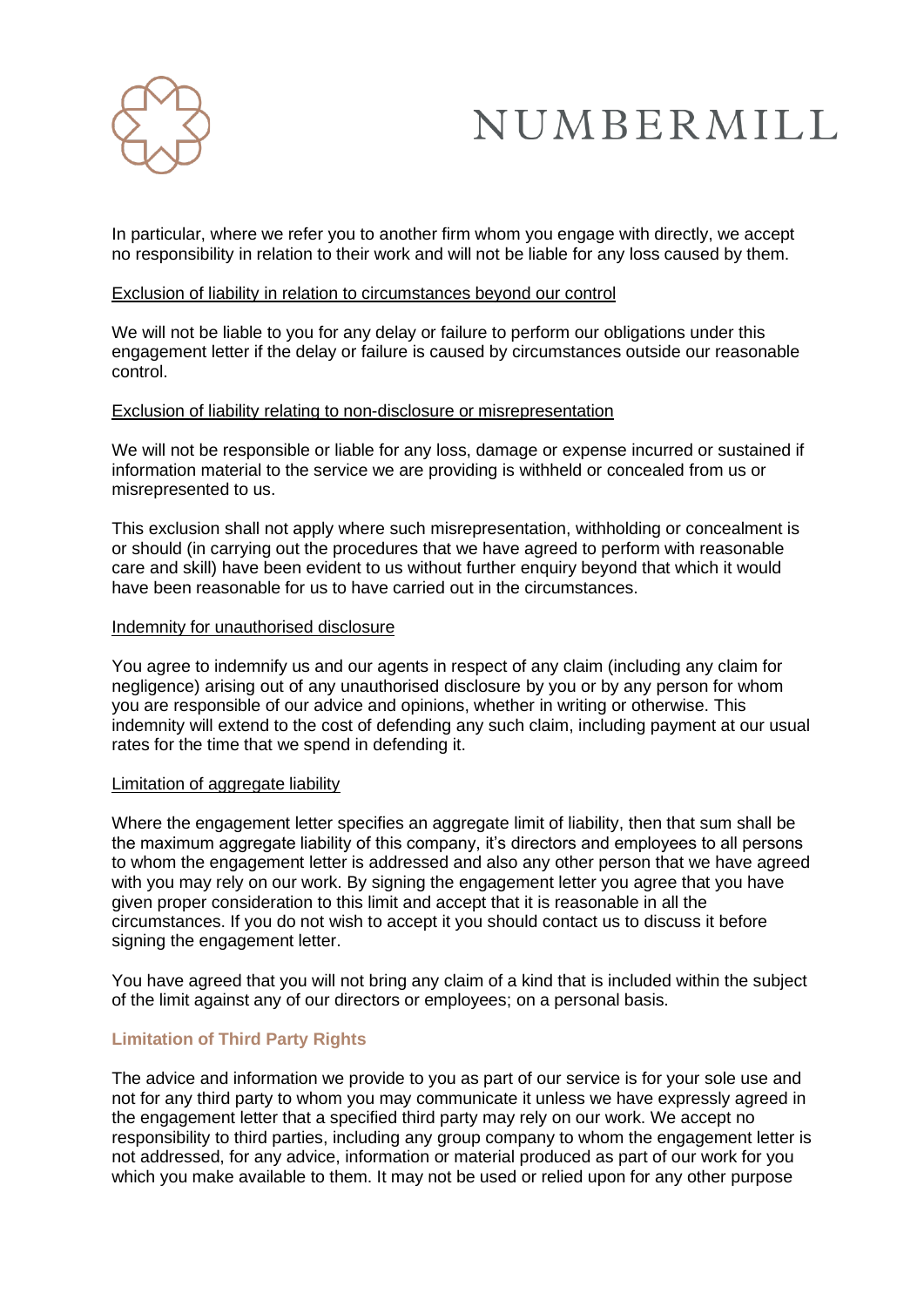

or by any other person other than you without our prior written consent. A party to this agreement is the only person who has the right under the Contracts (Rights of Third Parties) Act 1999 to enforce any of its terms.

If our advice is disclosed to any third party (with or without our consent), then we accept no responsibility or liability to that third party for any consequences that may arise to them, should they rely on the advice.

If it is proposed that any documents or statement which refer to our name are to be circulated to third parties, please consult us before they are issued.

## **Money Laundering Regulations 2017**

In accordance with the Proceeds of Crime Act, The Terrorism Act**,** Money Laundering Regulations 2017 and The Money Laundering, Terrorist Financing and Transfer of Funds (Information on the Payer) Regulations 2017 you agree to waive your right to confidentiality to the extent of any report made, document provided or information disclosed to the National Crime Agency (NCA).

You also acknowledge that we are required to report directly to the NCA without prior reference to you or your representatives if during the course of undertaking any assignment the person undertaking the role of Money Laundering Reporting Officer becomes suspicious of money laundering.

As with other professional services firms, we are required to have appropriate risk based policies and procedures for assessing and managing money laundering risks: this applies at the start of any business relationship and through the lifetime of the relationship. This includes undertaking appropriate customer due diligence. We may request from you, and retain, such information and documentation as we require for these purposes and/or make searches of appropriate databases. If we are not able to obtain satisfactory evidence of your identity, we will not be able to proceed with the engagement.

Copies of such records created as part of the client due diligence process, including any non-engagement documents relating to the client relationship and ongoing monitoring of it, will be retained by us for a period of five years after we cease to act for the business unless we are required to retain them under statutory obligation, or to retain them for legal proceedings, or you consented to the retention in which case the records will be retained for not more than 10 years.

#### **Period of engagement and termination**

Unless otherwise agreed in the engagement covering letter our work will begin when we receive your implicit or explicit acceptance of that letter. Except as stated in that letter we will not be responsible for periods before that date.

Each of us may terminate this agreement by giving not less than 90 days' notice in writing to the other party except where you fail to cooperate with us or we have reason to believe that you have provided us or HMRC with misleading information, in which case we may terminate this agreement immediately. Termination will be without prejudice to any rights that may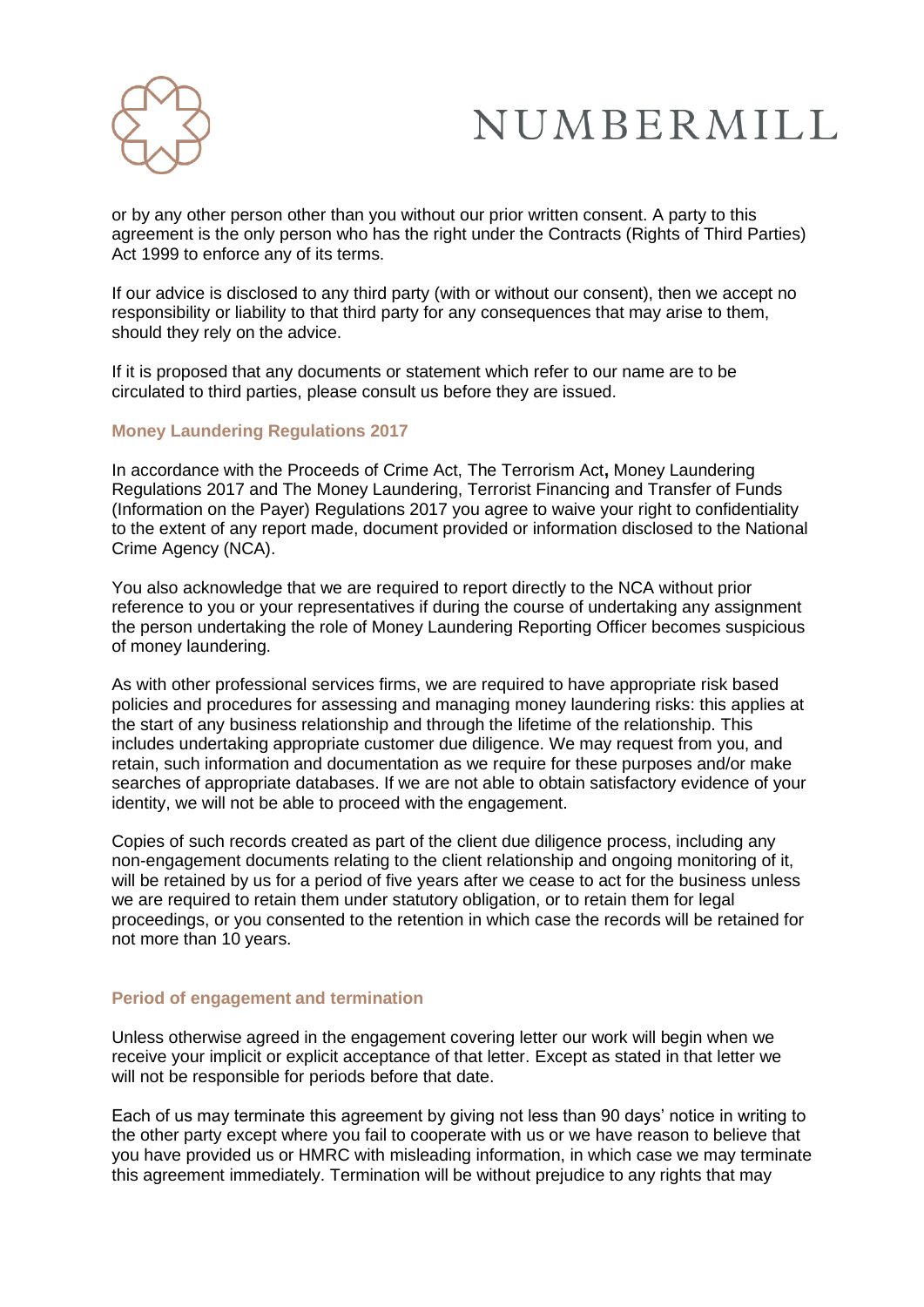

have accrued to either of us prior to termination.

In the event of termination of this contract, we will endeavour to agree with you the arrangements for the completion of work in progress at that time, unless we are required for legal or regulatory reasons to cease work immediately. In that event, we shall not be required to carry out further work and shall not be responsible or liable for any consequences arising from termination.

If you engage us for a one-off piece of work (for example advice on a one-off transaction or preparation of a tax return for one year only) the engagement ceases as soon as that work is completed. The date of completion of the work is taken to be the termination date and we owe you no duties and we will not undertake further work beyond that date.

Where recurring work is provided the engagement ceases on the relevant date in relation to the termination as set out above. Unless immediate termination applies, in practice this means that the relevant termination date is:

- 90 days after the date of notice of termination; or
- a later agreed date

We owe you no duties beyond the date of termination and will not undertake any further work.

## **Professional rules and statutory obligations**

We will observe and act in accordance with the by-laws, regulations and ethical guidelines of the [Association of Chartered Certified Accountants \(ACCA\)](http://www.accaglobal.com/uk/en.html) and will accept instructions to act for you on this basis.

You are responsible for bringing to our attention any errors, omissions or inaccuracies in your returns that you become aware of after the returns have been submitted in order that we may assist you to make a voluntary disclosure.

In particular, you give us the authority to correct errors made by HMRC where we become aware of them. In addition, we will not undertake tax planning which breaches professional conduct in relation to taxation. We will therefore comply with the general anti-abuse rule and the targeted anti-avoidance rule. We will not be liable for any loss, damage or cost arising from our compliance with statutory or regulatory obligations.

The requirements are also available online at [www.accaglobal.com/en.html.](http://www.accaglobal.com/en.html)

The implications of professional body membership as it relates to GDPR are set out in the privacy notice, which should be read alongside these standard terms and conditions of business.

#### **Provision of Services Regulations 2009**

In accordance with our professional body rules we are required to hold professional indemnity insurance. Details about the insurer and coverage can be found at our offices.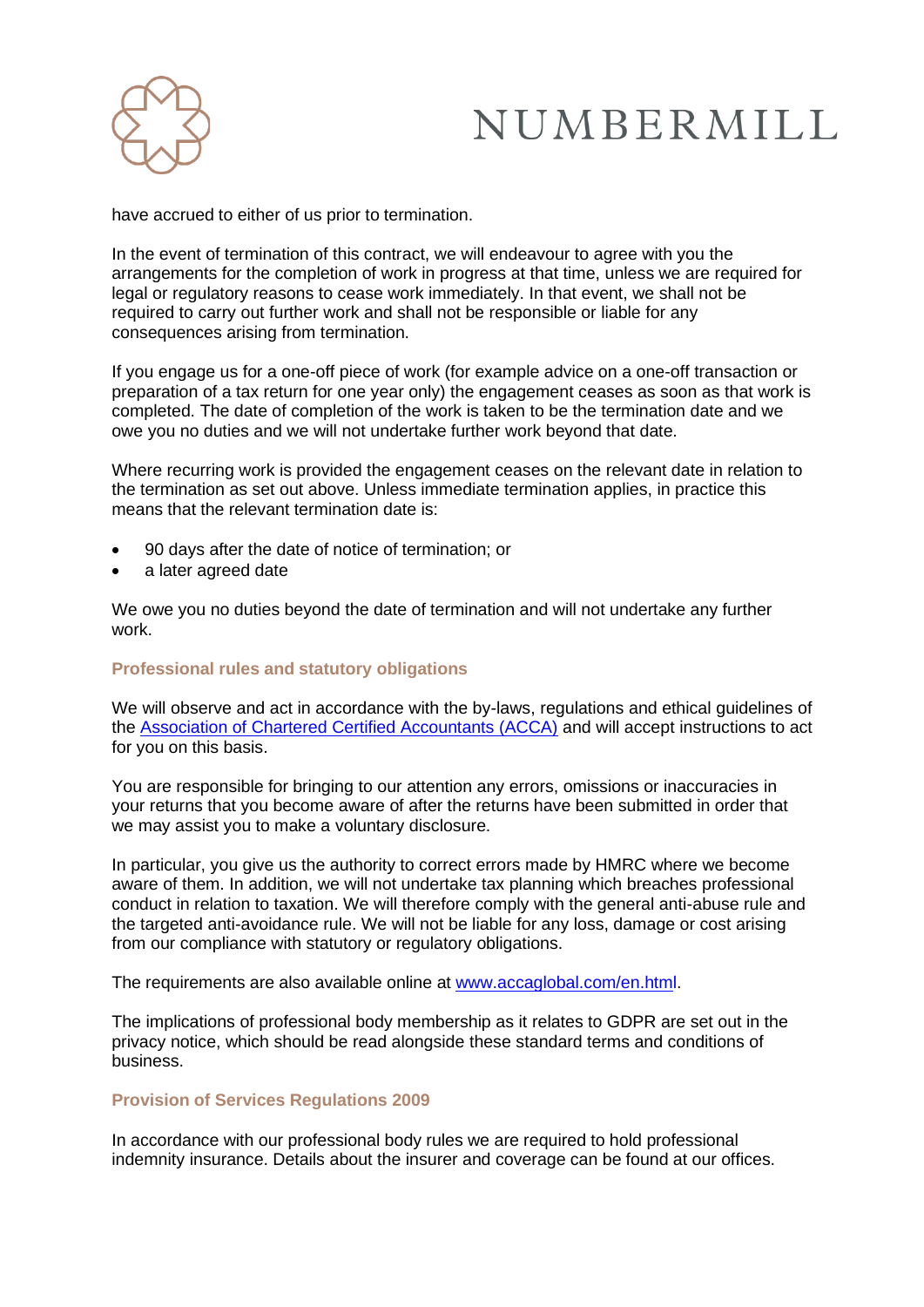

## **Quality of service**

We aim to provide a high quality of service at all times. If you would like to discuss with us how our service could be improved or if you are dissatisfied with the service that you are receiving please let us know by contacting the Operations Manager at [operations@numbermill.co.uk](mailto:operations@numbermill.co.uk)

We undertake to look into any complaint carefully and promptly and to do all we can to explain the position to you. If we do not answer your complaint to your satisfaction you may take up the matter with the Association of Chartered Certified Accountants. This should be done promptly and in any event no later than 6 months after exhausting our procedures.

Should ACCA consider a complaint appropriate for conciliation, it is competent to offer alternative dispute resolution through its Conciliation Service. ACCA's website address is [www.accaglobal.com. P](http://www.accaglobal.com/)lease note that, under the Alternative Dispute Resolution for Consumer Disputes (Competent Authorities and Information) conciliation process we are not obliged to submit to ACCA's conciliation process.

## **Reliance on advice**

We will endeavour to record all advice on important matters in writing. Advice given orally is not intended to be relied upon unless confirmed in writing. Therefore, if we provide oral advice (for example, during the course of a meeting or a telephone conversation) and you wish to be able to rely on that advice, you must ask for the advice to be confirmed by us in writing. However, bear in mind that advice is only valid at the date it is given.

## **Retention of papers**

You have a legal responsibility to retain documents and records relevant to your tax affairs. During the course of our work we may collect information from you and others relevant to your tax affairs. We will return any original documents to you if requested.

When we cease to act for you we will seek to agree the position on access to cloudaccounting records to ensure continuity of service. This may require you to enter direct engagements with the software providers and pay for that service separately. Documents and records relevant to your tax affairs are required by law to be retained as follows:

Individuals, trustees and partnerships

- with trading or rental income: five years and 10 months after the end of the tax year;
- otherwise: 22 months after the end of the tax year.

Companies, LLPs and other corporate entities

six years from the end of the accounting period.

While certain documents may legally belong to you, we may destroy correspondence and other papers that we store, electronically or otherwise, which are more than seven years old. This includes your documents if they have not been reclaimed by you within the seven-year period. You must tell us if you require the return of any specific document or their retention for a longer period.